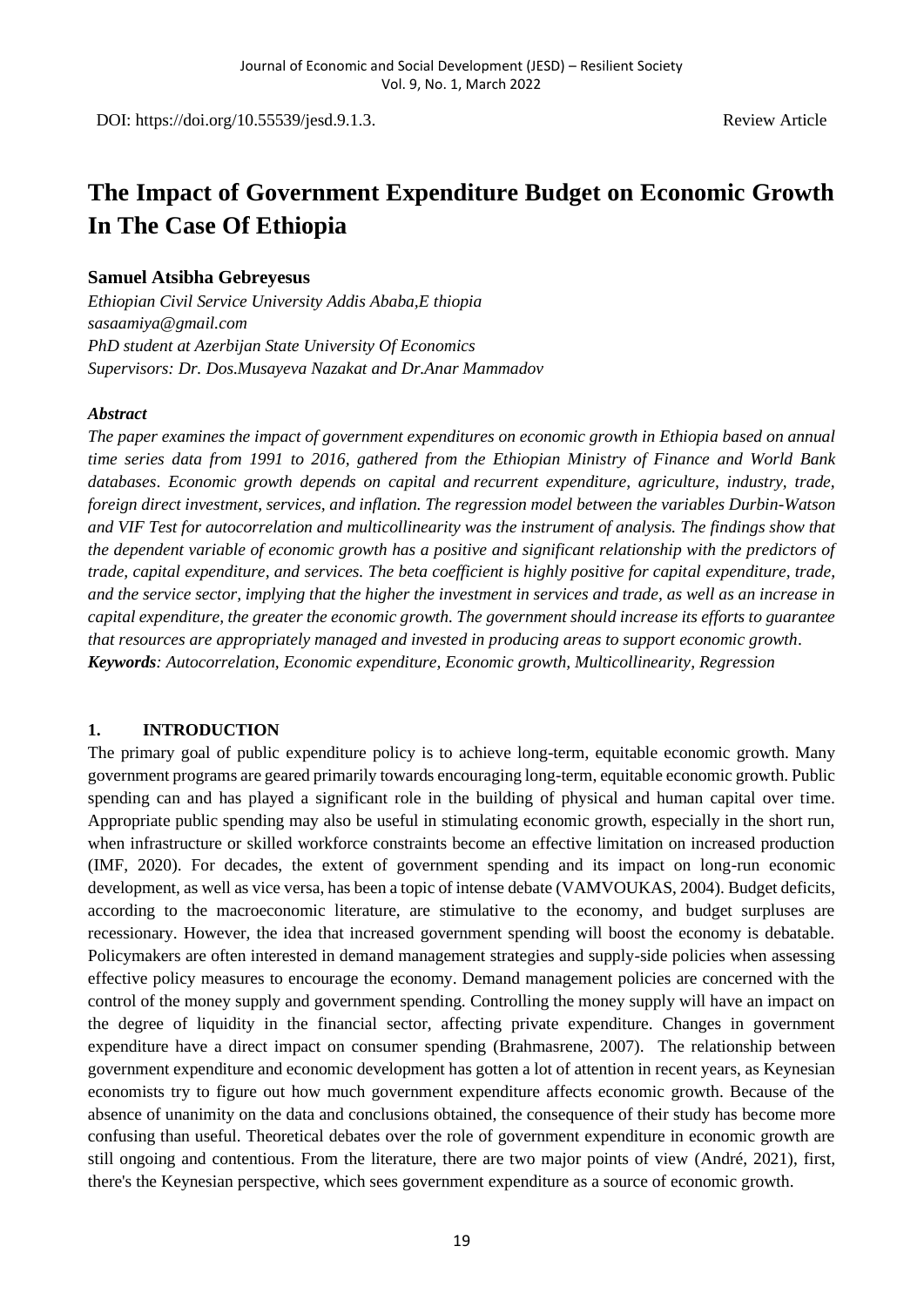Thus, government intervention promotes economic activity when demand is low and slows it when demand is strong, resulting in internal and external imbalances. The case for government spending indicates that investing in roads, power, transportation, telecommunications, education, and health produces benefits that boost firm productivity and hence assist economic growth. In contrast to the Keynesian theory, neoclassical scholars assert that an expansionary fiscal policy has no positive effect on economic activity. According to these scholars, economic revitalization plans based on public expenditure would have a depressing effect on the economy since public spending crowds out private investment and consumption. These negative effects result from economic actors anticipating future fiscal policy consequences and adjusting their consumption and savings behavior accordingly. According to the macroeconomic literature, budget deficits are expansionary to the economy while budget surpluses are contractionary. However, the notion that more government expenditures can stimulate growth is controversial. When considering the appropriate policy measures that stimulate growth, policymakers are usually interested in demand management policies and supply-side policies. Demand management policies concentrate on the management of money supply and government expenditures. Controlling money supply will affect the level of liquidity in the financial market, and thus alters private spending. A change in the level of government spending directly affects aggregate demand in the economy.

## **2. STATEMENT OF THE PROBLEM**

The Government expenditure budget has a significant impact on economic growth. Because of the differences in nature and goal, each component in the structure of Government budget expenditure has a distinct amount of effect on economic growth. The determination of whether or not Government budget expenditures influence the economy, as well as which component of government expenditures budget has a stronger impact on the economy, has significant implications for the government. Within a constrained budget, the government can nevertheless achieve faster economic growth by reallocating spending toward high-efficiency components and eliminating low-efficiency ones to reduce the economy's negative effect (Nguyen, 2019). There are two categories of public spending: developmental and non-developmental. The majority of the government's development spending is spent on infrastructure, industries, healthcare facilities, and educational institutions, among other things. The non-developmental expenditures are generally maintenance-related and include things like law and order, defense, and administrative services, among other things. The influence of taxes, spending, and budget balance on numerous economic issues such as resource allocation efficiency and factor accumulation rate is projected to affect a country's economic growth through the impact of government size on taxation, expenditure, and budget balance. (S. V. Seshaiah, 2018). In a country like Ethiopia, public spending is critical to economic progress. The level of public expenditure in highly populated nations like Ethiopia is rapidly expanding as the government's duties and participation in economic activity grow. In the past two decades, the Ethiopian economy showed double-digit economic growth. However, this economic growth could not be continued for different reasons.

## **3. INSIGHT INTO THE LITERATURE**

Keynesian economists advocated the use of government spending to promote growth and development by encouraging aggregate demand, particularly during recessions. This is the most obvious reason for the gov ernment's involvement in modern economic operations. This is because the government is required to remove short-term economic inefficiencies and to direct a country's growth and development in a socially optimum path. (Chandana Aluthge A. J., 2021). Several economic theories may be used to analyze the link between government expenditure and economic growth. This investigation, however, is limited to Musgrave's notion of increased government expenditure and Wagner's theory. According to Verbeck (2000), a lower level of per capita wages resulted in lower demand for public services. According to Musgrave, rising income levels will boost demand for public services, which will, in turn, expand the number of services provided by the public sector. In the long run, it will encourage the government to spend more on them. In addition, if per capita income was exclusively focused on primary necessities that were above the level of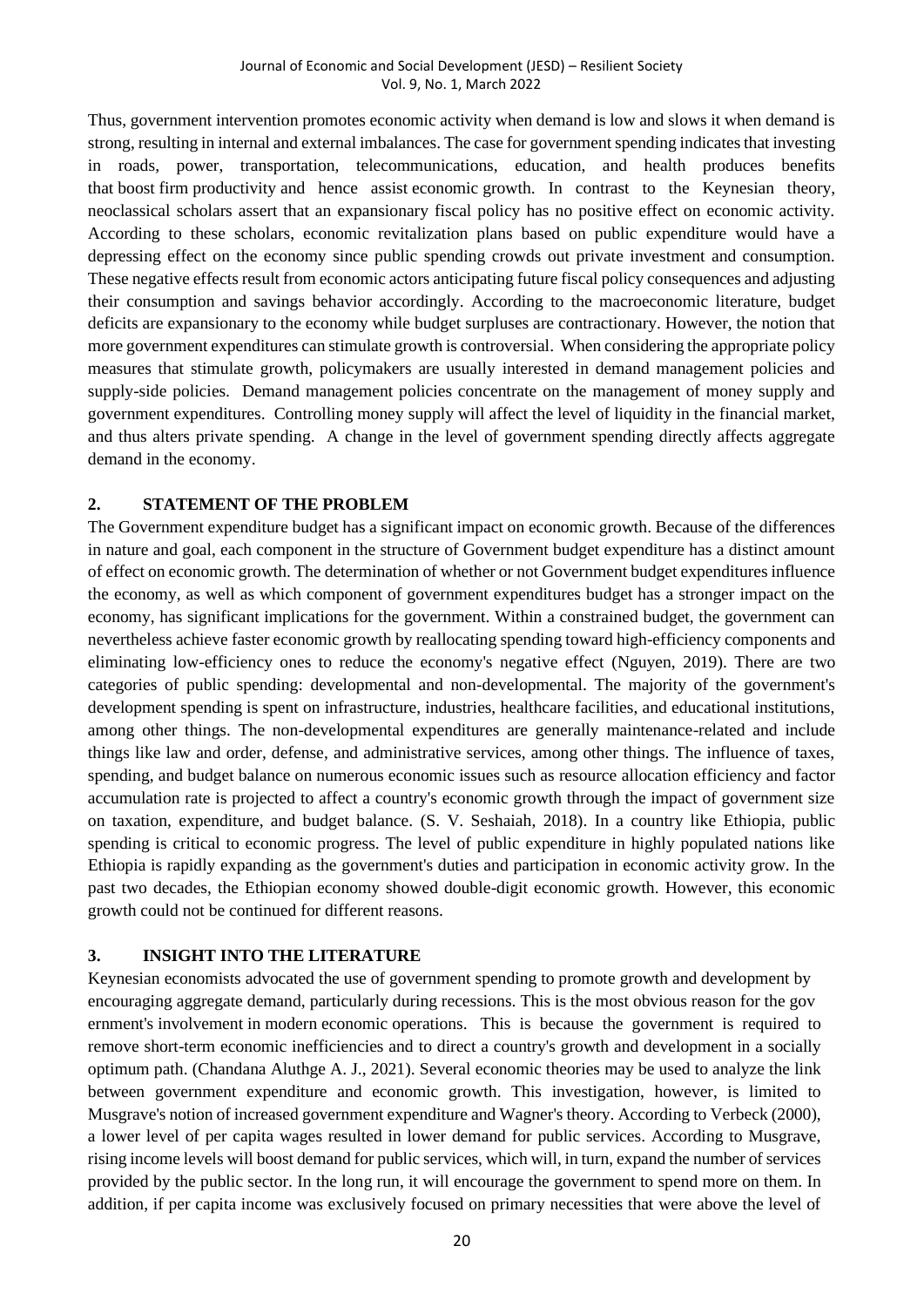income, demand for health, education, and transportation provided by the private sector would rise, motivating the government to spend more money. This isn't always the case, as a rise in government revenue doesn't necessarily imply economic development. (M.F. Oladele, 2017) Government spending continues to be a key tool in the development process. In practice, at all stages of growth and development, it plays a critical part in the operation of any economy. Today, the majority of developing and developed nations employ public spending to improve income distribution, direct resource allocation to targeted sectors, and influence the composition of national income (Chandana Aluthge A., 2021). The link between government spending and economic development has long been studied and debated. The focus of the discussion and the argument is on the government's involvement in national economic development. Regarding the partnership, there are primarily two viewpoints. On the one hand, the conventional effective demand theory argues that government expenditure, as an exogenous component, may be employed as a significant policy instrument to boost economic development within the Keynesian macroeconomic framework. On the other hand, Adolph Wagner's 1890 theory of the "law of the rising state role" implies that government spending is an endogenous component or effect of economic progress rather than a cause (Emerenini, 2014).

## 4. **EMPIRICAL REVIEW**

Mitchell (2005) examined how government expenditure affects economic growth in industrialized nations. He analyzed the economic consequences of these reforms by assessing international evidence, reviewing the most recent academic research, citing examples of countries that have significantly reduced government spending as a share of national output, and citing countries that have significantly reduced government spending as a share of national output. He concluded that a large and increasing government is not conducive to higher economic performance, regardless of the technique or model used. He went on to say that shrinking the government would result in increased earnings and improved American competitiveness. From 1970 to 2008, Abu and Abdullah (2010) studied the link between government expenditure and economic development in Nigeria. They attempted to untangle the influence of government spending on economic growth using disaggregated analysis. Their findings show that government total capital spending, total recurrent spending, and education all have a negative impact on economic development. Government spending on transportation, communication, and health, on the other hand, boosts economic growth. They urge that the government enhance both capital and recurring spending, including education spending, and guarantee that funds allocated for growth in these areas are adequately utilized. They also suggest that the government provide support and enhance financing for anti-corruption bodies in order to combat the problem of Nigeria's high degree of corruption in government agencies.

According to (Muhammed, 2014) from 1975 to 2011, in Ethiopia, the relationship between economic growth and various compositions of public expenditures was examined using co-integrated error correction models. The results revealed that only health expenditure and total capital expenditure are positive and statistically significant in agriculture, education, transportation and communication, urban development and housing, and total recurrent expenditures, on the other hand, are statistically insignificant. Real recurrent government spending on health and real capital government spending on education were large, and both had a favorable impact on inclusive growth in the short and long term. While economic freedom and the real GDP growth rate have a positive and negative influence on achieving equitable income distribution, they are not large enough to alter individual growth. Government capital spending had a detrimental influence on health, although it was not considerable. Recurrent government investment in education, on the other hand, inhibits inclusive growth. This result might be owing to inefficiency in allocating such funds to the correct places, such as poor people, as a result of rent-seeking and corruption. This is backed up by the inefficiency of institutions in promoting inclusive growth (Bono, 2020).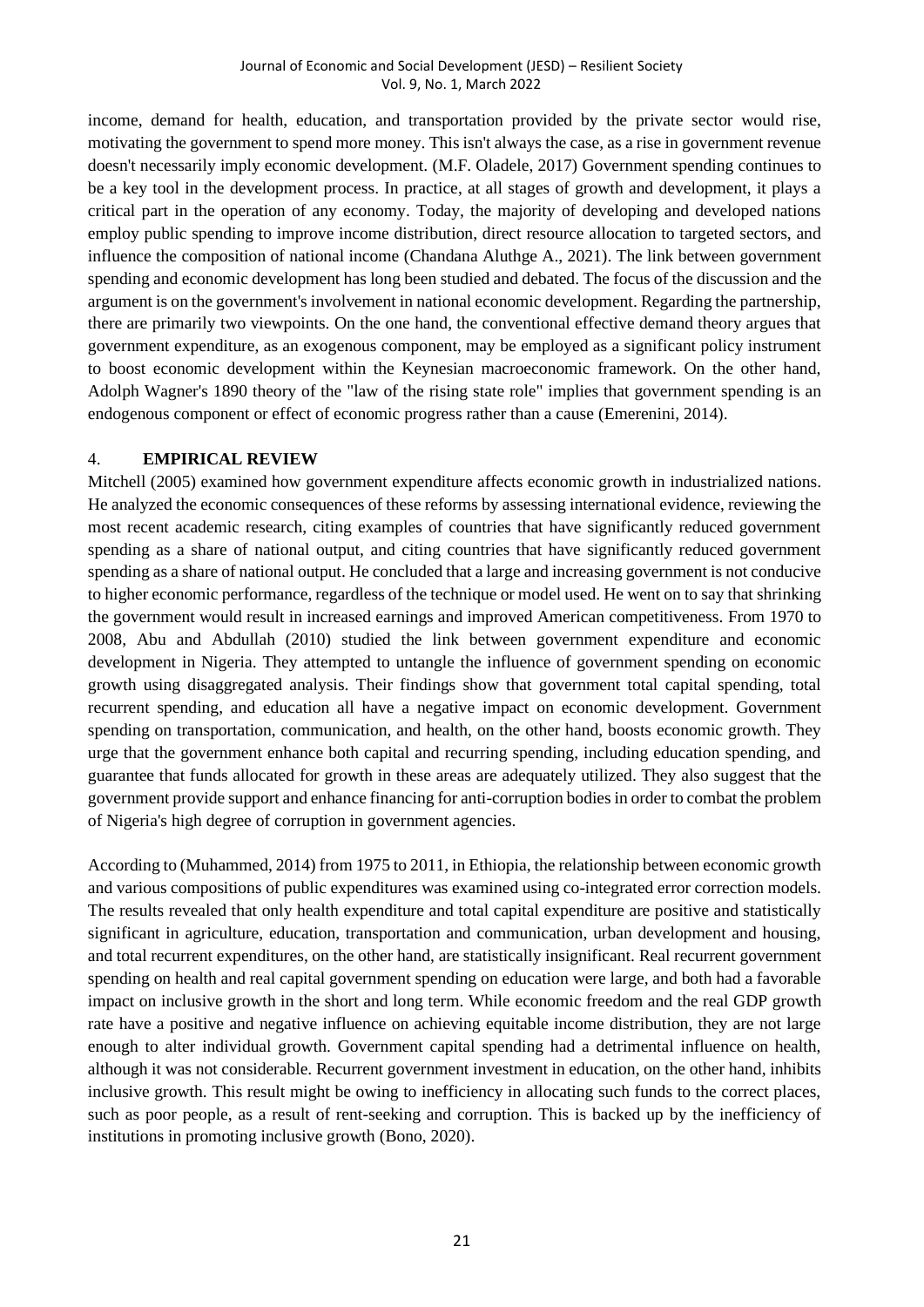## **5. RESEARCH METHODOLOGY**

The purpose of this paper is to assess the effects of government expenditure budgets on the Ethiopian economy through the two main components: capital and recurrent expenditure based on time series secondary data. The dependent variable in this study is economic growth, whereas the independent variables are capital and recurrent expenditure, agriculture, industry, service, foreign direct investment, inflation, and trade. The data were obtained from the World Bank database and Ethiopia's Ministry of finance for the period from 1991 to 2016 this covers 26 years of data.

|       |               | CE in          | RS in      | MDG      | Ĕ        |         | FDI <sub>%</sub> | <b>AGRI %</b> | IND%  | <b>SERV%</b> | INFL%      | TRD%       |
|-------|---------------|----------------|------------|----------|----------|---------|------------------|---------------|-------|--------------|------------|------------|
| Years | RE<br>Billons | Billions       | Billions   | Billions | Billions | GDP     | GDP              | GDP           | GDP   | GDP          | <b>GDP</b> | <b>GDP</b> |
| 1991  | 3.70          | $\Xi$          | 0.00       | 0.00     | 4.91     | $-7.14$ | 7.28             | 58.67         | 7.28  | 29.67        | 19.08      | 0.01       |
| 1992  | 3.06          | $\frac{48}{5}$ | 0.00       | 0.00     | 4.54     | $-8.67$ | 6.09             | 63.83         | 6.09  | 26.83        | 15.53      | 15.67      |
| 1993  | 3.52          | 1.78           | 0.00       | 0.00     | 5.30     | 13.14   | 7.45             | 59.95         | 7.45  | 28.71        | 13.38      | 17.69      |
| 1994  | 4.51          | 2.69           | 0.00       | 0.00     | 7.20     | 3.19    | 8.18             | 52.70         | 8.18  | 33.80        | 2.93       | 29.01      |
| 1995  | 5.71          | 3.16           | 0.00       | 0.00     | 8.87     | 6.13    | 9.29             | 51.92         | 9.29  | 33.13        | 12.71      | 29.55      |
| 1996  | 5.89          | 3.56           | 0.00       | 0.00     | 9.45     | 12.43   | 9.78             | 51.17         | 9.78  | 33.27        | 0.24       | 29.77      |
| 1997  | 3.65          | 4.07           | $\ddot{=}$ | 0.00     | 9.13     | 3.13    | 12.20            | 54.03         | 12.20 | 27.37        | 0.21       | 28.93      |
| 1998  | 4.96          | 1.78           | 3.23       | 0.00     | 9.97     | $-3.46$ | 11.57            | 49.06         | 11.57 | 32.84        | $-0.15$    | 37.41      |
| 1999  | 7.10          | 2.39           | 3.37       | 0.00     | 12.86    | 5.16    | 12.19            | 45.49         | 12.19 | 35.86        | 2.22       | 38.24      |
| 2000  | 10.28         | 2.14           | 2.68       | 0.00     | 15.10    | 6.07    | 11.41            | 44.67         | 11.41 | 37.45        | 9.46       | 33.26      |
| 2001  | 7.24          | 3.52           | 3.89       | 0.00     | 14.65    | 8.3     | 0.35             | 42.34         | 11.93 | 38.5         | 5.76       | 39.54      |
| 2002  | 7.72          | 4.53           | 4.21       | 0.00     | 16.46    | 1.52    | 0.26             | 38.69         | 12.74 | 41.44        | $-3.62$    | 40.32      |
| 2003  | 6.90          | 4.58           | 4.90       | 0.00     | 16.38    | $-2.16$ | 0.47             | 37.23         | 12.9  | 42.75        | 12.77      | 53.95      |
| 2004  | 8.41          | 6.26           | 5.31       | 0.00     | 19.98    | 13.57   | 0.55             | 38.68         | 12.69 | 40.07        | 3.91       | 54.44      |
| 2005  | 8.62          | 8.50           | 5.85       | 0.00     | 22.97    | 1.82    | 0.27             | 41.17         | 11.79 | 39.14        | 9.88       | 58.09      |
| 2006  | 8.68          | 11.84          | 7.46       | 0.00     | 279.82   | 10.83   | 0.55             | 42.52         | 11.59 | 38.57        | 11.55      | 56.04      |
| 2007  | 8.54          | 13.84          | 10.02      | 0.00     | 323.98   | 11.46   | 0.22             | 42.27         | 11.59 | 39.11        | 17.22      | 51.42      |
| 2008  | 10.39         | 17.36          | 14.21      | 0.00     | 419.59   | 10.79   | 0.11             | 45.18         | 10.21 | 37.9         | 30.31      | 51.9       |
| 2009  | 10.82         | 26.48          | 17.31      | 0.00     | 546.05   | 8.80    | 0.22             | 45.88         | 9.68  | 38.77        | 24.15      | 40.83      |
| 2010  | 13.21         | 37.56          | 20.51      | 0.00     | 712.82   | 12.55   | 0.29             | 41.44         | 9.44  | 41.76        | 1.44       | 52.27      |
| 2011  | 17.29         | 43.80          | 26.18      | 0.00     | 872.66   | 1.18    | 0.63             | 41.25         | 9.66  | 41.43        | 20.06      | 56.33      |
| 2012  | 35.98         | 41.49          | 30.88      | 12.86    | ,212.03  | 8.65    | 0.28             | 44.33         | 9.48  | 38.58        | 33.54      | 49.88      |
| 2013  | 26.85         | 60.83          | 36.62      | 17.22    | 415.14   | 10.58   | 134              | 41.24         | 10.94 | 39.67        | 4.9        | 45.35      |
| 2014  | 30.04         | 69.14          | 42.80      | 14.57    | 1,565.57 | 10.26   | 1.86             | 38.52         | 13.47 | 39.89        | 10.98      | 46.82      |
| 2015  | 41.73         | 68.84          | 62.66      | 14.69    | 1.879.21 | 10.39   | 2.63             | 36.06         | 16.3  | 39.55        | 10.83      | 42.71      |
| 2016  | 70.45         | 86.06          | 79.08      | 0.48     | 2.360.65 | 9.43    | 4.14             | 34.7          | 21.93 | 36.72        | 10.4       | 37.12      |

*Table 1 Research Data*

Source: Ministry of Finance & World Bank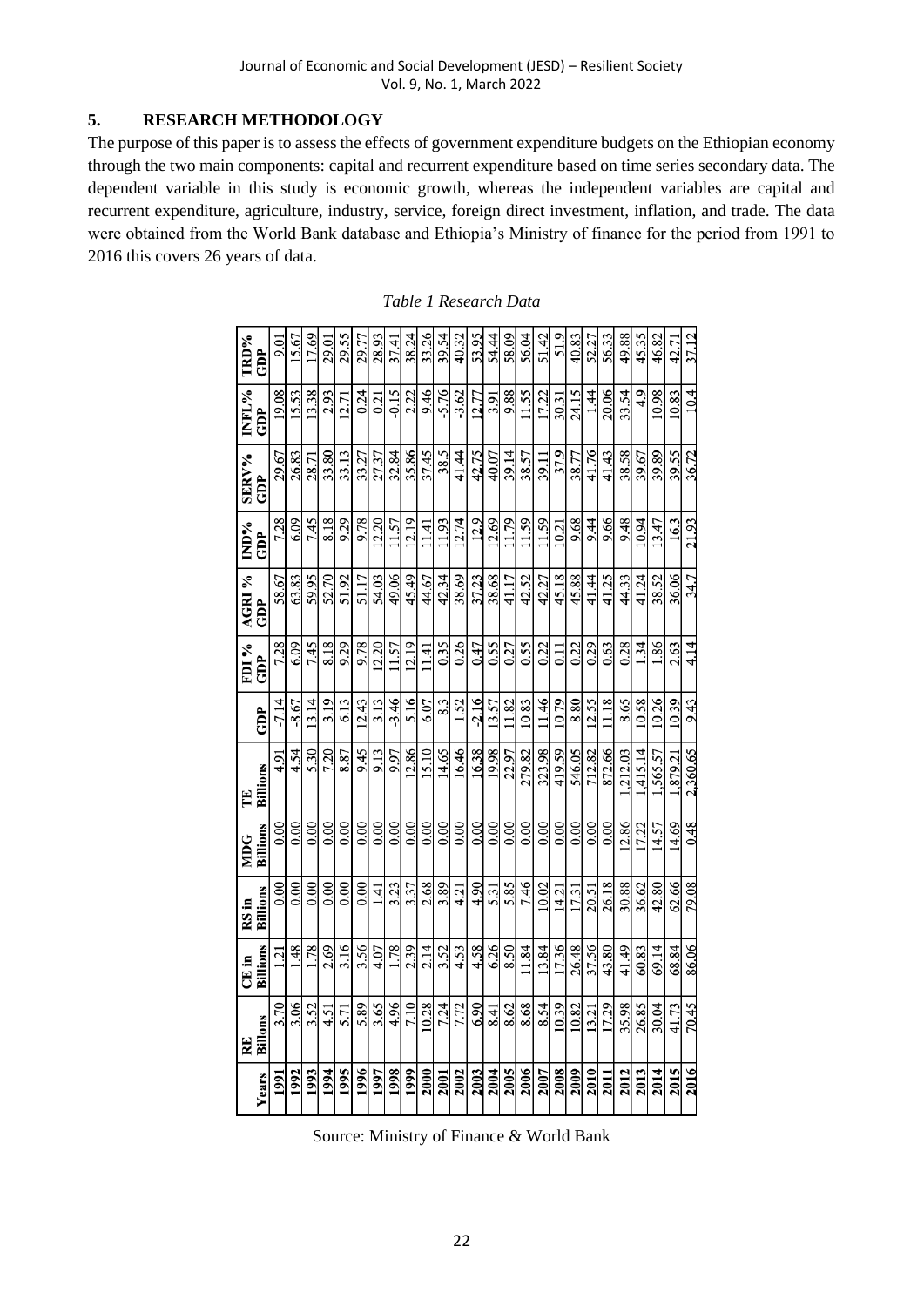Where RE recurrent expenditure, CE capital expenditure, RS regional subsidy, MDG millennium development goal, TE total Expenditure, GDP Gross Domestic Product, FDI foreign direct investment, ARG agriculture, IND industry, SERV service, INFL inflation, and TRD trade.

|             | Economic<br>Growth | Recurrent<br>Expenditure | Capital<br>Expenditure | Agriculture  | Industry | Service  | Foreign<br>Direct<br>Investment | Inflation    | Trade |
|-------------|--------------------|--------------------------|------------------------|--------------|----------|----------|---------------------------------|--------------|-------|
| Economic    | 1                  |                          |                        |              |          |          |                                 |              |       |
| Growth      |                    |                          |                        |              |          |          |                                 |              |       |
| Recurrent   | .064               | $\mathbf{1}$             |                        |              |          |          |                                 |              |       |
| Expenditure | .37                |                          |                        |              |          |          |                                 |              |       |
| Capital     | $.399*$            | $.708**$                 | $\mathbf{1}$           |              |          |          |                                 |              |       |
| Expenditure | (.022)             | .000                     |                        |              |          |          |                                 |              |       |
| Agriculture | $-0.485**$         | $.555**$                 | $-.568**$              | $\mathbf{1}$ |          |          |                                 |              |       |
|             | .006               | .002                     | .001                   |              |          |          |                                 |              |       |
| Industry    | .259               | $.733**$                 | .580**                 | $-.743$      | 1        |          |                                 |              |       |
|             | (.101)             | .000                     | (.001)                 | .000         |          |          |                                 |              |       |
| Service     | $.476**$           | .315                     | $.416*$                | $-.705**$    | $.401*$  | 1        |                                 |              |       |
|             | (.007)             | .058                     | (.017)                 | .000         | (.021)   |          |                                 |              |       |
| Foreign     | $-.397*$           | $-.267$                  | $-.396*$               | .595**       | $-.150$  | $-734**$ | $\mathbf{1}$                    |              |       |
| Direct      | (.022)             | .074                     | (.023)                 | .001         | .232     | .000     |                                 |              |       |
| Investment  |                    |                          |                        |              |          |          |                                 |              |       |
| Inflation   | .057               | .204                     | .218                   | .076         | $-.225$  | .046     | $-.327$                         | $\mathbf{1}$ |       |
|             | .391               | .159                     | .142                   | .338         | .134     | .412     | .052                            |              |       |
| Trade       | .559**             | .224                     | .329                   | $-.812**$    | $.358*$  | $.860**$ | $-.689**$                       | .120         | 1     |
|             | .002               | .136                     | .050                   | .000         | .036     | .000     | .000                            | .280         |       |

|  |  |  |  | Table 1: Pearson's correlations matrix of dependent and independent variables [[ |  |
|--|--|--|--|----------------------------------------------------------------------------------|--|

\* Correlation is significant at the 0.05 level (2-tailed)

\*\* Correlation is significant at the 0.01 level (2-tailed)

## **Model 1: The dependent variable is economic growth, whereas the determinants are independent factors.**

## **EG** =  $β0 + β1RE + β2CE + β3 AGR + β4IND + β5SER + β6 FDI + β7 INF + β8Trd + ε$

The highest positive and significant correlation coefficient of 0.559 is found between economic growth and the trade sector, while the lowest and most negative correlation coefficient, -0.860, is found between the trade sector and services. Service and capital expenditure, with a positive and significant correlation coefficient of.476 and.399, respectively, affect the economic growth of the country, implying that the higher the investment in the service sector and the higher the capital expenditure budget, the higher the economic growth. The findings show that current expenditure, industry, and inflation are positively associated with the dependent variable of economic growth, In addition, foreign direct investment and agriculture are related negatively to economic growth, implying that the higher foreign direct investment and agriculture, the lower the economic growth.

#### **5.1. Regression analysis**

This study uses secondary data analysis based on the regression model to examine the statistical significance and reliability of the outcome. It primarily focuses on regression results from various model parameters in order to investigate the influence of government expenditure on economic growth.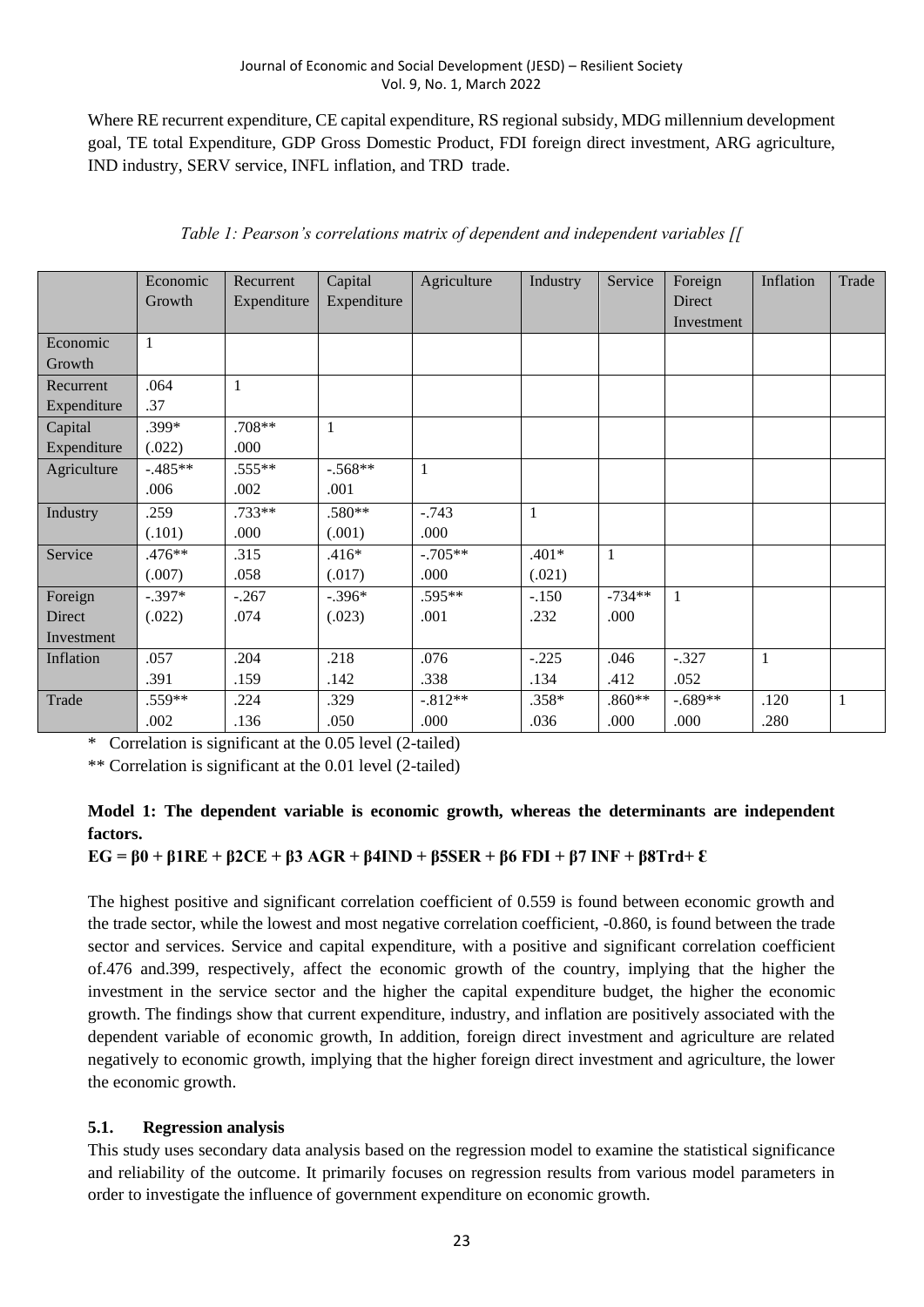Journal of Economic and Social Development (JESD) – Resilient Society Vol. 9, No. 1, March 2022

| <b>Model</b>        | $\bf{B}$ | t        | <b>Sig</b> |                  | <b>Collinearity Statistics</b> |        | <b>Sig</b> |
|---------------------|----------|----------|------------|------------------|--------------------------------|--------|------------|
|                     |          |          |            | <b>Tolerance</b> | <b>VIF</b>                     |        |            |
| <b>Constant</b>     | 211.887  | 1.137    | .271       |                  |                                |        |            |
| RE                  | $-0.005$ | $-0.017$ | .689       | .315             | 3.177                          |        |            |
| CE                  | .507     | .409     | .007       | .113             | 8.843                          |        |            |
| <b>ARG</b>          | $-2.174$ | $-1.196$ | .247       | .195             | 5.119                          |        |            |
| <b>IND</b>          | $-2.438$ | $-1.093$ | .289       | .486             | 2.057                          | 57.214 | .009       |
| <b>SER</b>          | 2.170    | .975     | 0.034      | .359             | 2.785                          |        |            |
| <b>FDI</b>          | $-.101$  | $-.230$  | .821       | .355             | 2.817                          |        |            |
| <b>INF</b>          | .018     | .050     | .961       | .548             | 1.824                          |        |            |
| <b>Trade</b>        | 2.213    | .857     | 0.021      | .361             | 2.718                          |        |            |
| R.783               |          |          |            |                  |                                |        |            |
| R-Square .742       |          |          |            |                  |                                |        |            |
| Durbin-Watson 1.689 |          |          |            |                  |                                |        |            |
|                     |          |          |            |                  |                                |        |            |

*Table 2 Collinearity Statistics*

*Economic growth: Dependent Variable* 

As shown in Table 2, the tolerance levels for all variables are greater than 0.10, the VIF value is less than 10, and the correlation matrix of all variables has paired values less than 0.80 (table1 above), this result indicates that there is no multicollinearity issue that distorts the findings analyzed.

#### **6. CONCLUSION AND RECOMMENDATION**

The purpose of this study was to discover which components of public expenditure contribute to growth and development, which ones don't, and which ones should be reduced or decreased to the absolute minimum. The study employs a statistical methodology based on economic models, trend analysis, and basic regression. The findings show that economic growth is positively associated with and dependent on the service sector, trade, and capital expenditure. This means that the more trade, service, and capital expenditures there are, the higher economic growth will be. Increases in FDI and agriculture, on the other hand, result in weaker economic growth. Based on the findings the following recommendations are forward to the policymakers and concerned bodies:

- The government should devise an effective expenditure budget control system to enhance efficiency in public sectors and increase its capital expenditure budget to build and improve infrastructure to attract foreign direct investments so that it stimulates the economy's growth.
- The government should create a conducive environment by modernizing its services so that investors engage in the service and trade sectors in order to contribute to economic growth.
- The government should use both monetary and fiscal policies as inflation controlling techniques to improve the living standards of its citizens.
- Agriculture should be given a higher emphasis on both diversity and technology, especially in a country like Ethiopia where the majority of the society is agrarian.

#### **LITERATURE:**

1. Abu, N. and Abdulahi, U. (2010): Government Expenditure and Economic Growth in Nigeria, 1970-2008: A Disaggregated Analysis, Business and Economic Journal, 4(3): 237-330. Available at: http://astoujournals/com